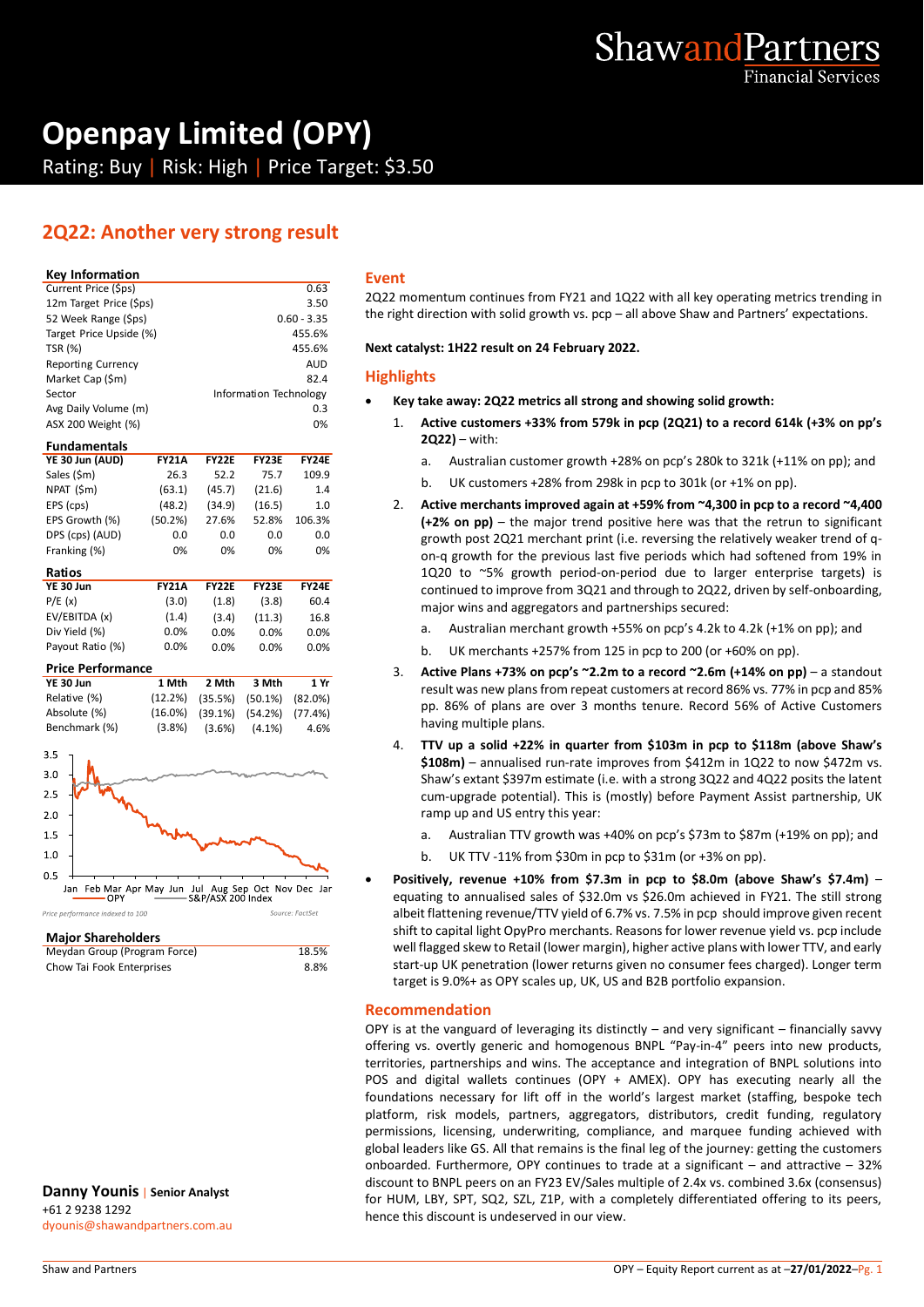# ShawandPartners

**Financial Services** 

#### **Openpay Limited Information Technology**

### **FactSet: OPY-AU / Bloomberg: OPY AU**

| <b>Key Items</b>       | Data          | EP. |
|------------------------|---------------|-----|
| Recommendation         | <b>BUY</b>    | PE  |
| Risk                   | HIGH          | EV  |
| Price (\$ps)           | 0.63          | EV  |
| Target Price (\$ps)    | 3.50          | DP  |
| 52 Week Range (\$ps)   | $0.60 - 3.35$ | Di  |
| Shares on Issue (m)    | 130.8         | Fra |
| Market Cap (\$m)       | 82.4          | Pa  |
| Enterprise Value (\$m) | 127.6         |     |
| TSR (%)                | 455.6%        | Fre |
| <b>Valuation NPV</b>   | Data          | Pr  |
| Beta                   | 1.30          | Sal |
| Cost of Equity (%)     | 14.7%         | Sc  |
| Cost of Debt (net) (%) | 85.3%         | EВ  |
| Risk Free Rate (%)     | 3.0%          | ΕE  |
| Terminal Growth (%)    | 3.0%          | De  |
| WACC (%)               | 5.2%          | EВ  |

OPY, which is headquartered in Melbourne, Australia, is a fintech company that partners with merchants to provide Buy Now, Pay Later (BNPL) repayment plans to customers in-store, in-app and online. IPO on 16 December at \$1.60ps.



| <b>Financial Year End: 30 June</b>                       |                |                |                |                |              |
|----------------------------------------------------------|----------------|----------------|----------------|----------------|--------------|
| <b>Investment Summary (AUD)</b>                          | <b>FY20A</b>   | <b>FY21A</b>   | <b>FY22E</b>   | <b>FY23E</b>   | FY24E        |
| EPS (Reported) (cps)                                     | (32.1)         | (48.2)         | (34.9)         | (16.5)         | 1.0          |
| EPS (Underlying) (cps)                                   | (32.1)         | (48.2)         | (34.9)         | (16.5)         | 1.0          |
| EPS (Underlying) Growth (%)                              | nm             | (50.2%)        | 27.6%          | 52.8%<br>(3.8) | 106.3%       |
| PE (Underlying) (x)<br>EV / EBIT $(x)$                   | (6.5)          | (3.0)<br>(1.3) | (1.8)<br>(3.2) | (9.4)          | 60.4<br>24.5 |
| EV / EBITDA (x)                                          | (3.0)<br>(3.1) | (1.4)          | (3.4)          | (11.3)         | 16.8         |
| DPS (cps) (AUD)                                          | 0.0            | 0.0            | 0.0            | 0.0            | 0.0          |
| Dividend Yield (%)                                       | 0.0%           | 0.0%           | 0.0%           | 0.0%           | 0.0%         |
| Franking (%)                                             | 0%             | 0%             | 0%             | 0%             | 0%           |
| Payout Ratio (%)                                         | 0.0%           | 0.0%           | 0.0%           | 0.0%           | 0.0%         |
| Free Cash Flow Yield (%)                                 | (25.8%)        | (41.5%)        | (76.5%)        | (32.6%)        | (10.5%)      |
| Profit and Loss (AUD) (m)                                | FY20A          | <b>FY21A</b>   | <b>FY22E</b>   | <b>FY23E</b>   | FY24E        |
| Sales                                                    | 18.3           | 26.3           | 52.2           | 75.7           | 109.9        |
| Sales Growth (%)                                         | 66.0%          | 44.1%          | 98.6%          | 45.0%          | 45.2%        |
| <b>EBITDA</b>                                            | (30.1)         | (55.1)         | (37.4)         | (12.9)         | 8.9          |
| EBITDA Margin (%)                                        | nm             | nm             | (71.7%)        | (17.1%)        | 8.1%         |
| Depreciation & Amortisation                              | (1.3)          | (2.3)          | (2.6)          | (2.6)          | (2.8)        |
| <b>EBIT</b>                                              | (31.4)         | (57.4)         | (40.0)         | (15.6)         | 6.1          |
| <b>EBIT Margin (%)</b>                                   | nm             | nm             | (76.6%)        | (20.6%)        | 5.6%         |
| Net Interest                                             | (4.0)          | (5.6)          | (5.7)          | (6.0)          | (4.8)        |
| Pretax Profit                                            | (35.4)         | (63.1)         | (45.7)         | (21.6)         | 1.4          |
| Tax                                                      | 0.0            | 0.0            | 0.0            | 0.0            | 0.0          |
| Tax Rate (%)                                             | 0.0%           | 0.0%           | 0.0%           | 0.0%           | 0.0%         |
| Minorities                                               | 0.0            | 0.0            | 0.0            | 0.0            | 0.0          |
| <b>NPAT Underlying</b>                                   | (35.4)         | (63.1)         | (45.7)         | (21.6)         | 1.4          |
| Significant Items                                        | 0.0            | 0.0            | 0.0            | 0.0            | 0.0          |
| <b>NPAT Reported</b>                                     | (35.4)         | (63.1)         | (45.7)         | (21.6)         | 1.4          |
| Cashflow (AUD) (m)                                       | <b>FY20A</b>   | <b>FY21A</b>   | <b>FY22E</b>   | FY23E          | FY24E        |
| EBIT                                                     | (31.4)         | (57.4)         | (40.0)         | (15.6)         | 6.1          |
| Tax Paid                                                 | 0.0            | 0.0            | 0.0            | 0.0            | 0.0          |
| Net Interest                                             | (4.0)          | (5.6)          | (5.7)          | (6.0)          | (4.8)        |
| Change in Working Capital                                | 18.2           | 8.0            | 2.8            | 19.0           | 0.9          |
| Depreciation & Amortisation                              | 1.3            | 2.3            | 2.6            | 2.6            | 2.8          |
| Other                                                    | (41.7)         | (13.7)         | (12.9)         | (21.6)         | (10.2)       |
| <b>Operating Cashflow</b>                                | (57.6)         | (66.4)         | (53.1)         | (21.6)         | (5.2)        |
| Capex                                                    | (0.8)          | (0.3)          | (1.0)          | (1.5)          | (2.2)        |
| Acquisitions and Investments                             | 0.0            | 0.0            | 0.0            | 0.0            | 0.0          |
| Disposal of Fixed Assets/Investments                     | 0.0            | 0.0            | 0.0            | 0.0            | 0.0          |
| Other                                                    | (1.1)          | (3.7)          | (3.7)          | (3.7)          | (3.7)        |
| <b>Investing Cashflow</b>                                | (1.9)          | (4.0)          | (4.8)          | (5.2)          | (5.9)        |
| <b>Free Cashflow</b>                                     | (58.3)         | (66.7)         | (54.2)         | (23.1)         | (7.4)        |
| Equity Raised / Bought Back                              | 83.8           | 46.4           | 0.0            | 0.0            | 0.0          |
| Dividends Paid                                           | 0.0            | 0.0            | 0.0            | 0.0            | 0.0          |
| Change in Debt<br>Other                                  | 1.2<br>36.8    | 9.8            | 17.1<br>7.7    | 14.8<br>7.7    | 1.2<br>7.7   |
|                                                          |                | (4.1)          |                |                |              |
| <b>Financing Cashflow</b><br><b>Exchange Rate Effect</b> | 121.8<br>(1.0) | 52.1<br>0.3    | 24.8<br>0.0    | 22.5<br>0.0    | 8.9<br>0.0   |
| Net Change in Cash                                       | 61.4           | (18.0)         | (33.1)         | (4.3)          | (2.2)        |
| <b>Balance Sheet (AUD) (m)</b>                           | <b>FY20A</b>   | <b>FY21A</b>   | <b>FY22E</b>   | <b>FY23E</b>   | FY24E        |
| Cash                                                     | 70.1           | 52.1           | 19.0           | 14.6           | 12.4         |
| Accounts Receivable                                      | 45.2           | 57.5           | 61.0           | 80.7           | 82.3         |
| Inventory                                                | 0.0            | 0.0            | 0.0            | 0.0            | 0.0          |
| <b>Other Current Assets</b>                              | 2.1            | 5.1            | 5.1            | 5.1            | 5.1          |
| PPE                                                      | 0.8            | 0.8            | 0.8            | 0.8            | 0.8          |
| Goodwill & Intangibles                                   | 1.1            | 4.3            | 4.3            | 4.3            | 4.3          |
| Investments                                              | 0.0            | 0.0            | $0.0\,$        | 0.0            | $0.0\,$      |
| Other Non Current Assets                                 | 5.2            | 3.7            | 3.7            | 3.7            | 3.7          |
| <b>Total Assets</b>                                      | 124.5          | 123.5          | 93.9           | 109.3          | 108.7        |
| Accounts Payable                                         | 6.6            | 10.9           | 11.5           | 12.2           | 13.0         |
| Short Term Debt                                          | 0.0            | 18.3           | 18.3           | 18.3           | 18.3         |
| Long Term Debt                                           | 37.2           | 28.7           | 45.8           | 60.5           | 61.8         |
| Income Taxes Payable                                     | 0.0            | 0.9            | 0.9            | 0.9            | 0.9          |
| Other                                                    | 5.2            | 5.5            | 6.4            | 7.1            | 8.1          |
| <b>Total Liabilities</b>                                 | 49.0           | 64.2           | 82.9           | 99.0           | 102.0        |
| Ratios                                                   | <b>FY20A</b>   | <b>FY21A</b>   | <b>FY22E</b>   | FY23E          | FY24E        |
| Net Debt / EBITDA (x)                                    | 1.1            | 0.1            | (1.2)          | (5.0)          | 7.6          |
| Price to Book (x)                                        | nm             | nm             | nm             | nm             | nm           |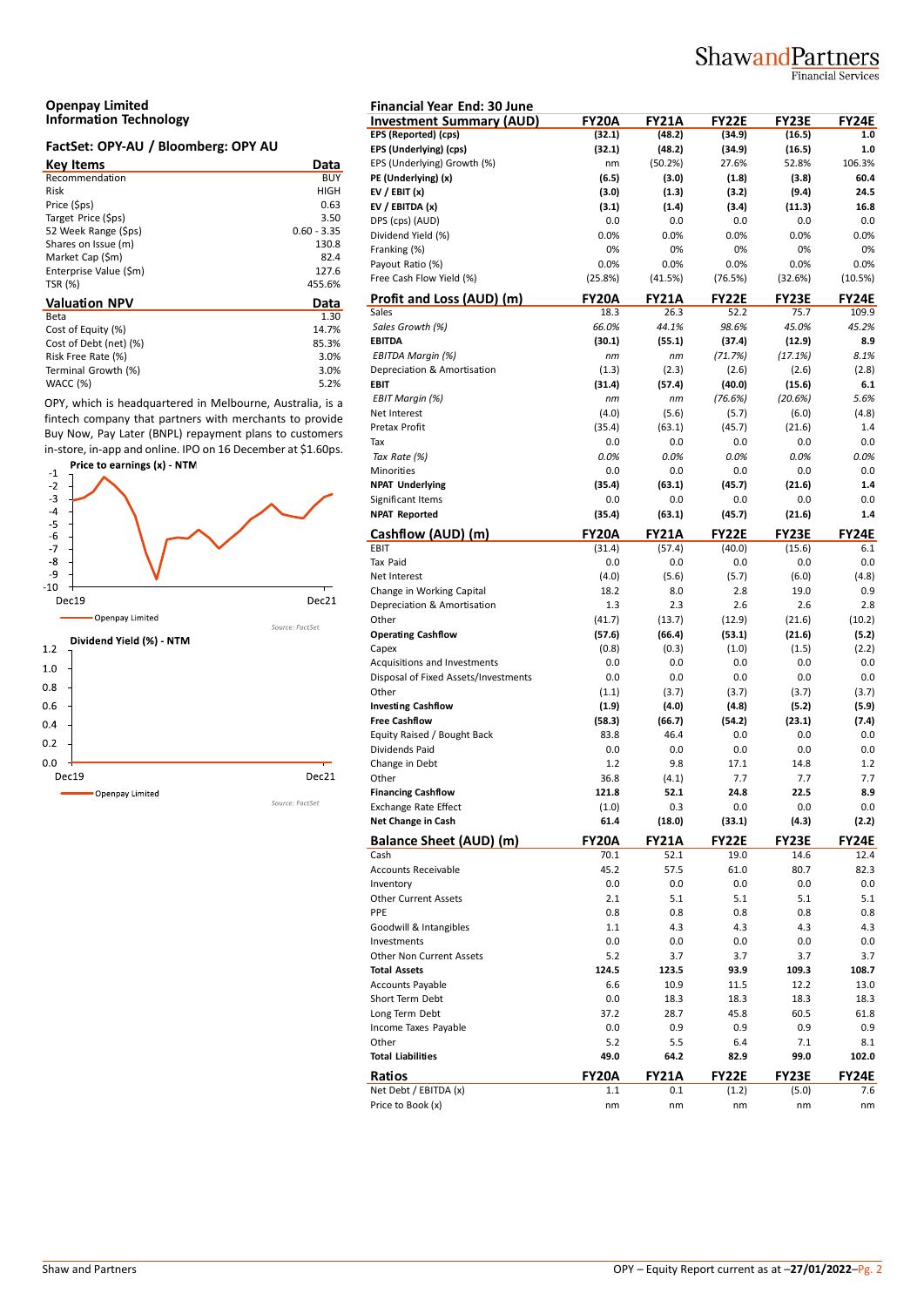### **Other Key Points**

- **Bad debts (as % of TTV) positively fell below usual target below 20% to 1.9% as OPY accelerates internationally** – vs. 2.8% loss rate across FY21 and2.4% in pp.
- **2Q22 ended with cash on hand of \$32m vs. \$34m at end 1Q22** combined with undrawn funding lines of \$501m equates to overall firepower of \$533m. This provides ample headroom of nearly 17 quarters of cash available for funding. The bulk of cash operating losses stemmed from staffing costs (\$13m in the quarter) as the business ramps up in the UK and enters the US.

#### **Figure 1: Estimated Cash Available For Future Funding Operations**

| 2Q22 estimated cash available                              |            |
|------------------------------------------------------------|------------|
| 1 Net cash outflows                                        | -\$32.33m  |
| 2 Cash at end of quarter                                   | \$32.124m  |
| 3 Unused finance facilities                                | \$500.6m   |
| 4 Total available funding $(#2 + #3)$                      | \$532.724m |
| Number of quarters of funding available (#4 divided by #1) | 16.5       |

*Source: Shaw and Partners, OPY*

- **USA is now "live"**  the bespoke OpyPay product will be based on differentiated longer-term (up to 24 months), larger-value (up to US\$20,000) and customised payment plans focused on specific verticals - Healthcare (e.g., Dental, Vet), Auto Repair, Home Improvement, Education and Big-Ticket Retail.
- **SaaS platform now delivering with >8,000 accounts now onboarded**  augmented by the HP and Kogan wins and Kyriba and Lumi partnerships.

### **OPY Quarterly Summary – In Charts**





*Source: Shaw and Partners, OPY Source: Shaw and Partners, OPY*

![](_page_2_Figure_15.jpeg)

#### **Figure 3:OPY Active Plans Summary - UK Figure 4: OPY Active Customers Summary**

![](_page_2_Figure_18.jpeg)

*Source: Shaw and Partners, OPY Source: Shaw and Partners, OPY*

### **Figure 1: OPY Total Active Plans Summary Figure 2: OPY Active Plans Summary - Australia**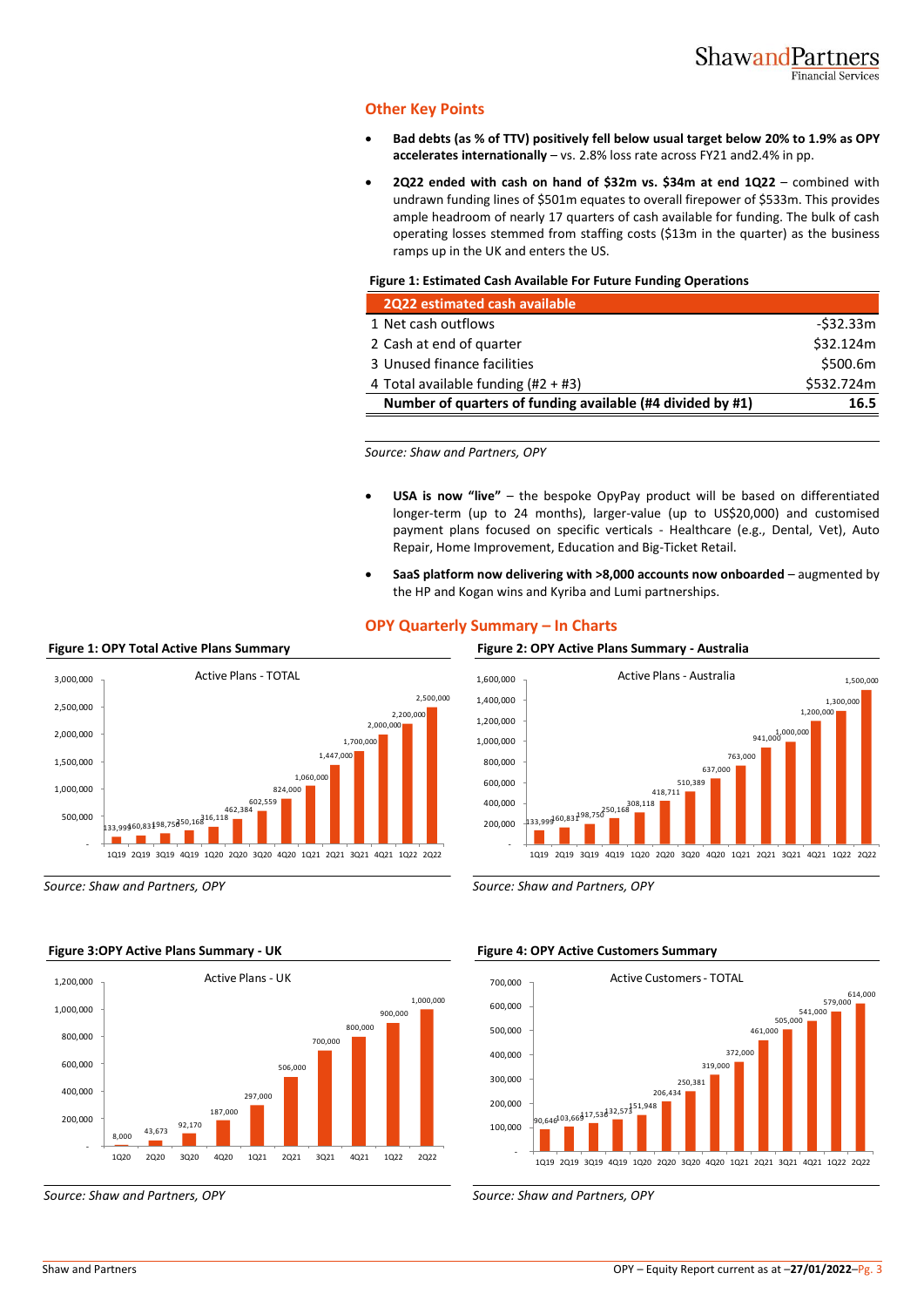# ShawandPartners **Financial Services**

![](_page_3_Figure_1.jpeg)

#### **Figure 5: OPY Customers Australia Summary Figure 6: OPY Customers UK Summary**

*Source: Shaw and Partners, OPY Source: Shaw and Partners, OPY*

![](_page_3_Figure_5.jpeg)

*Source: Shaw and Partners, OPY Source: Shaw and Partners, OPY*

![](_page_3_Figure_8.jpeg)

#### **Figure 7:OPY Merchants Summary Figure 8: OPY Merchants Australia Summary**

![](_page_3_Figure_11.jpeg)

# **Figure 9:OPY Merchants UK Summary Figure 10: OPY TTV Summary**

![](_page_3_Figure_14.jpeg)

*Source: Shaw and Partners, OPY Source: Shaw and Partners, OPY*

56

77

Active Merchants - UK

1Q21 2Q21 3Q21 4Q21 1Q22 2Q22

102

125

200

33

-

50

100

150

200

250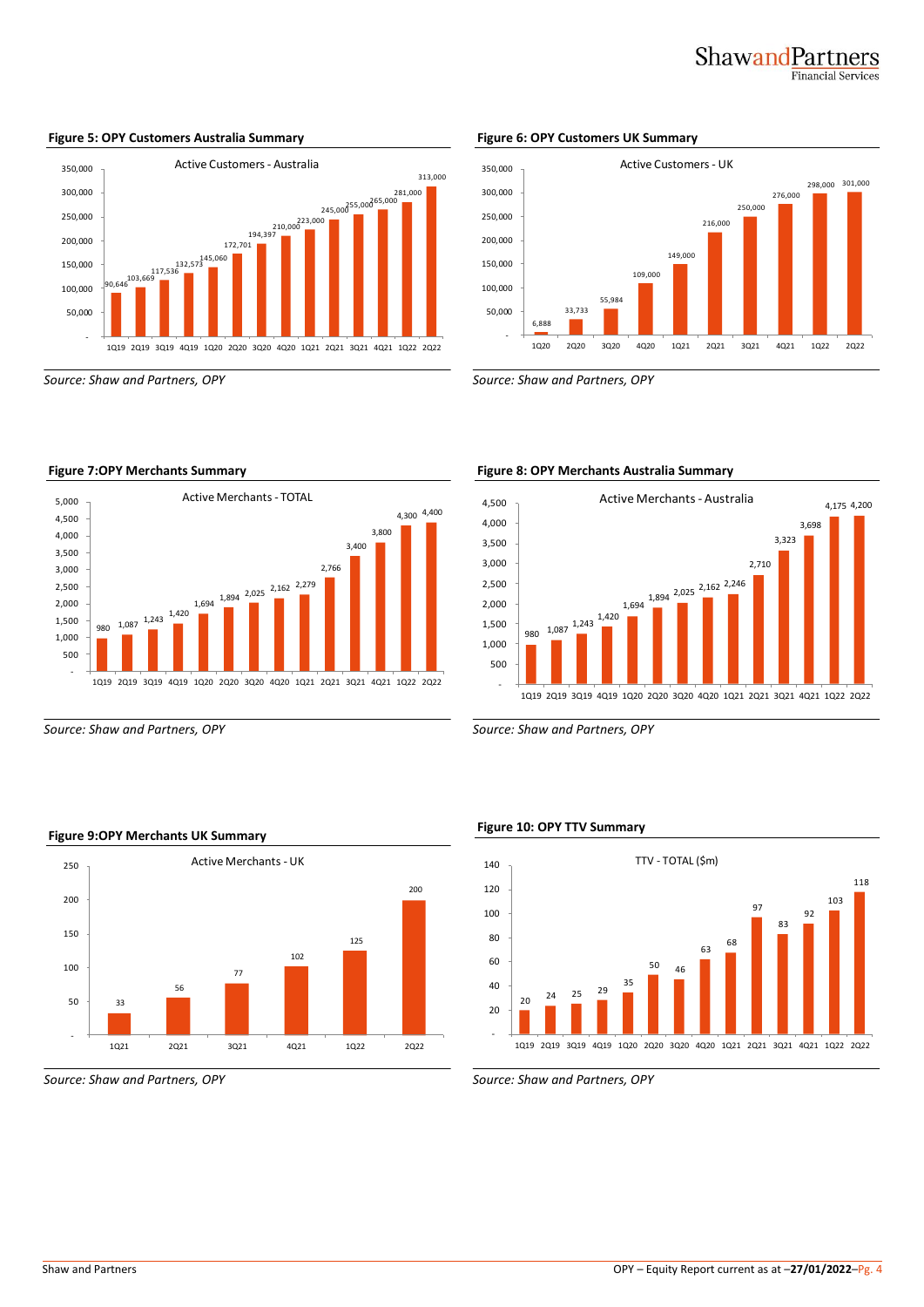![](_page_4_Picture_0.jpeg)

#### 20  $24 \t 25 \t 29$ 35  $\overline{16}$ 63 50 62 56 64 73 87 - 10 20 30 40 50 60 70 80 90 100 1Q19 2Q19 3Q19 4Q19 1Q20 2Q20 3Q20 4Q20 1Q21 2Q21 3Q21 4Q21 1Q22 2Q22 TTV - Australia (\$m)

*Source: Shaw and Partners, OPY Source: Shaw and Partners, OPY*

![](_page_4_Figure_4.jpeg)

*Source: Shaw and Partners, OPY Source: Shaw and Partners, OPY*

![](_page_4_Figure_6.jpeg)

![](_page_4_Figure_8.jpeg)

![](_page_4_Figure_9.jpeg)

![](_page_4_Figure_10.jpeg)

### **Figure 13:OPY Revenue Summary Figure 14: OPY Revenue Yield Summary**

![](_page_4_Figure_12.jpeg)

#### **Figure 15:OPY TTV / Customer Plans Summary Figure 16: OPY TTV / Merchant Summary**

![](_page_4_Figure_15.jpeg)

*Source: Shaw and Partners, OPY Source: Shaw and Partners, OPY*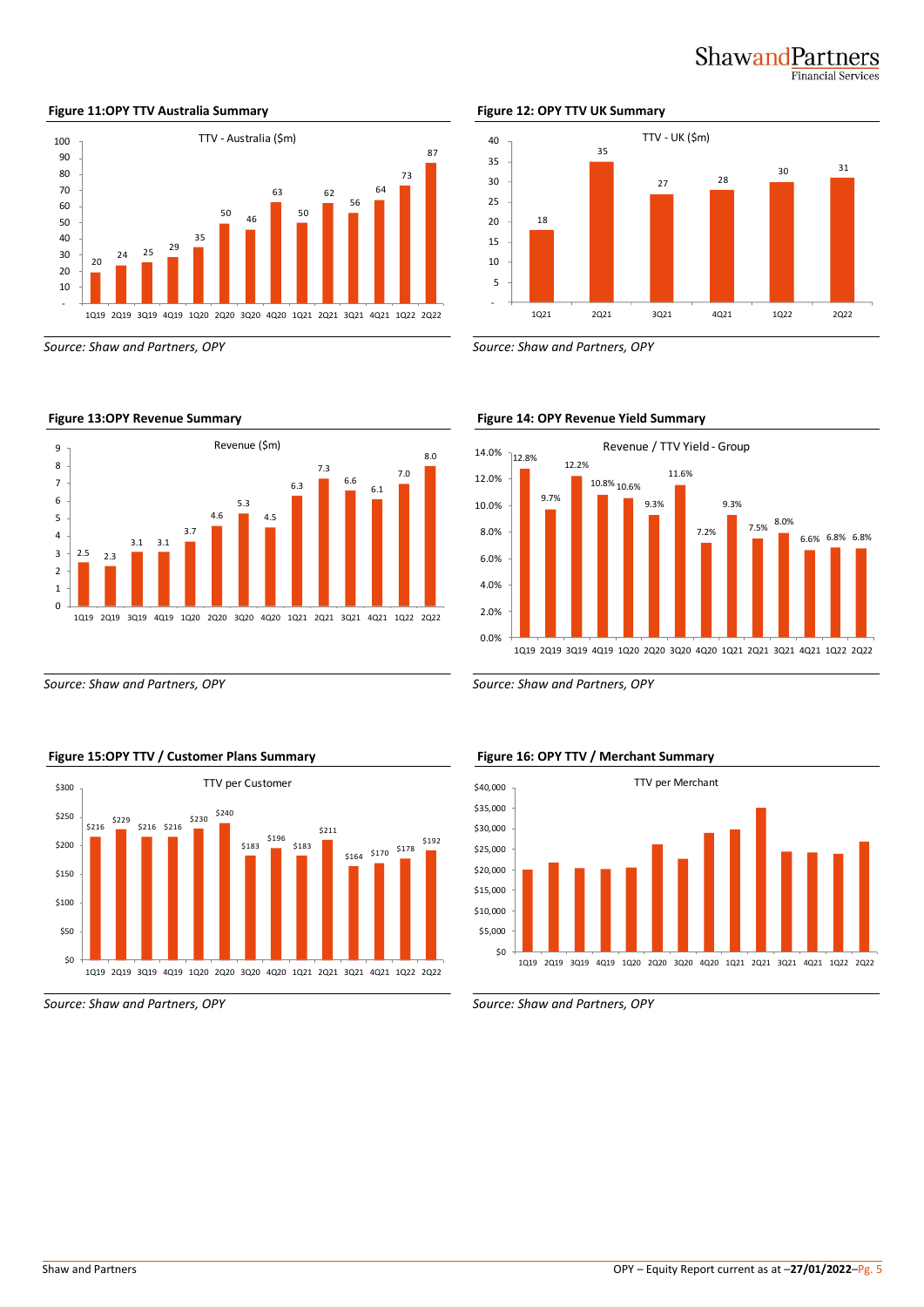## ShawandPartners **Financial Services**

#### 47% 52% 60% 66% 66% 63% 69% 70% 78% 77% 82% 84% 85% 86% 0% 10% 20% 30% 40% 50% 60% 70% 80% 90% 100% 1Q19 2Q19 3Q19 4Q19 1Q20 2Q20 3Q20 4Q20 1Q21 2Q21 3Q21 4Q21 1Q22 2Q22 New Plans from Repeat Customers

**Figure 17:OPY New Plans Summary Figure 18: OPY Concurrent Plans Summary**

![](_page_5_Figure_5.jpeg)

*Source: Shaw and Partners, OPY Source: Shaw and Partners, OPY*

![](_page_5_Figure_7.jpeg)

![](_page_5_Figure_8.jpeg)

*Source: Shaw and Partners, OPY*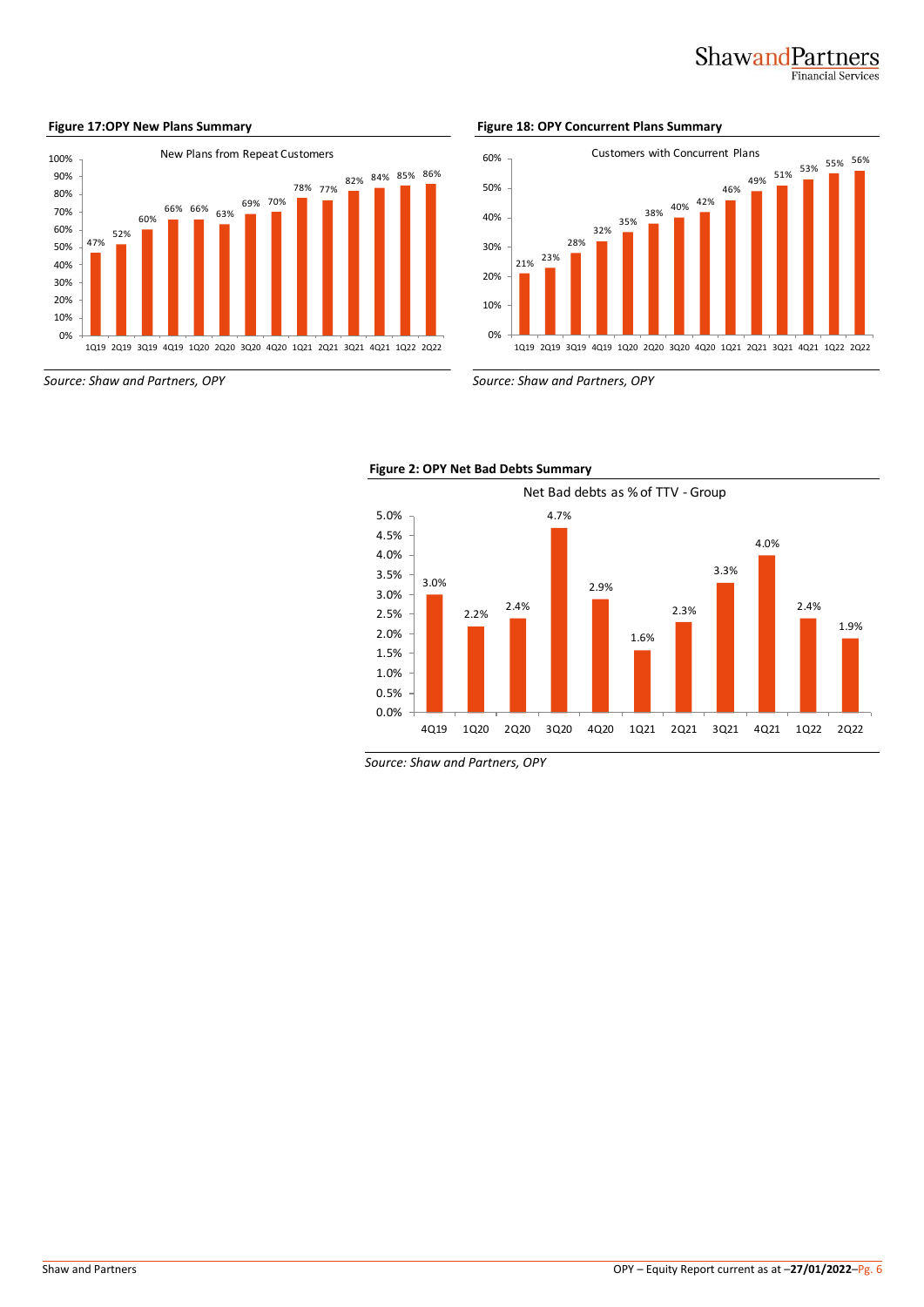### ShawandPartners **Financial Services**

### **Valuation**

### **Figure 19:BNPL CompCo Summary**

| <b>Domestic - BNPL</b> |                           |                      |                           | PE(x)          |                          |                          | <b>EV/Sales (x)</b>      |             |             |             |
|------------------------|---------------------------|----------------------|---------------------------|----------------|--------------------------|--------------------------|--------------------------|-------------|-------------|-------------|
|                        | <b>Security Name</b>      |                      | <b>Country Last Price</b> | <b>Mkt Cap</b> | <b>FY21</b>              | <b>FY22</b>              | <b>FY23</b>              | <b>FY21</b> | <b>FY22</b> | <b>FY23</b> |
| EPY                    | EarlyPay                  | Australia            | \$0.40                    | \$113          | 10.9x                    | 8.7x                     | 6.7x                     | 6.2x        |             |             |
| <b>FFG</b>             | Fatfish Group             | Australia            | \$0.05                    | \$49           | $\overline{\phantom{a}}$ | $\overline{a}$           | $\overline{\phantom{a}}$ |             |             |             |
| <b>HUM</b>             | Humm Group                | Australia            | \$0.81                    | \$399          | 5.9x                     | 7.8x                     | 6.3x                     | 6.5x        | 6.5x        | 6.2x        |
| IOU                    | IOUpay                    | Australia            | \$0.25                    | \$135          | $\overline{\phantom{a}}$ | ٠                        | $\sim$                   |             |             |             |
| LBY                    | Laybuy Group Holdings     | New Zealand          | \$0.19                    | \$48           | $\overline{\phantom{a}}$ | $\overline{\phantom{0}}$ | $\overline{\phantom{a}}$ | 1.1x        | 1.1x        | 1.0x        |
| <b>PYR</b>             | Payright                  | Australia            | \$0.22                    | \$20           | $\overline{\phantom{a}}$ | ٠                        | $\overline{\phantom{a}}$ | 5.2x        |             |             |
| SQ <sub>2</sub>        | <b>Block CDI</b>          | <b>United States</b> | \$158.50                  | \$65,869       |                          | $\overline{\phantom{0}}$ | $\overline{\phantom{a}}$ |             |             |             |
| SZL                    | Sezzle CDI                | <b>United States</b> | \$2.36                    | \$468          |                          | ٠                        | $\overline{\phantom{a}}$ | 2.6x        | 1.7x        | 1.3x        |
| <b>SPT</b>             | <b>Splitit Payments</b>   | Australia            | \$0.23                    | \$108          |                          | $\overline{\phantom{0}}$ | $\overline{\phantom{a}}$ | 8.3x        | 6.5x        | 5.4x        |
| Z <sub>1</sub> P       | Zip                       | Australia            | \$3.24                    | \$1,908        | $\sim$                   | ٠                        | $\sim$                   | 8.0x        | 6.0x        | 5.0x        |
| <b>OPY</b>             | <b>Openpay Group Ltd.</b> | <b>Australia</b>     | \$0.64\$                  | 83.7           |                          | ٠                        | ٠                        | 3.0x        | 2.9x        | 2.4x        |
| Average                |                           |                      |                           |                | 8.4x                     | 8.3x                     | 6.5x                     | 5.1x        | 4.1x        | 3.6x        |
|                        | vs. Average               |                      |                           |                | ÷                        | $\sim$                   | ×.                       | $-42%$      | $-30%$      | $-32%$      |
| Median                 |                           |                      |                           |                | 8.4x                     | 8.3x                     | 6.5x                     | 5.7x        | 4.4x        | 3.7x        |
| High                   |                           |                      |                           |                | 10.9x                    | 8.7x                     | 6.7x                     | 8.3x        | 6.5x        | 6.2x        |
| Low                    |                           |                      |                           |                | 5.9x                     | 7.8x                     | 6.3x                     | 1.1x        | 1.1x        | 1.0x        |

*Source: Shaw and Partners, FactSet*

![](_page_6_Figure_5.jpeg)

*Source: Shaw and Partners, FactSet, Companies Source: Shaw and Partners, FactSet, Companies*

![](_page_6_Figure_8.jpeg)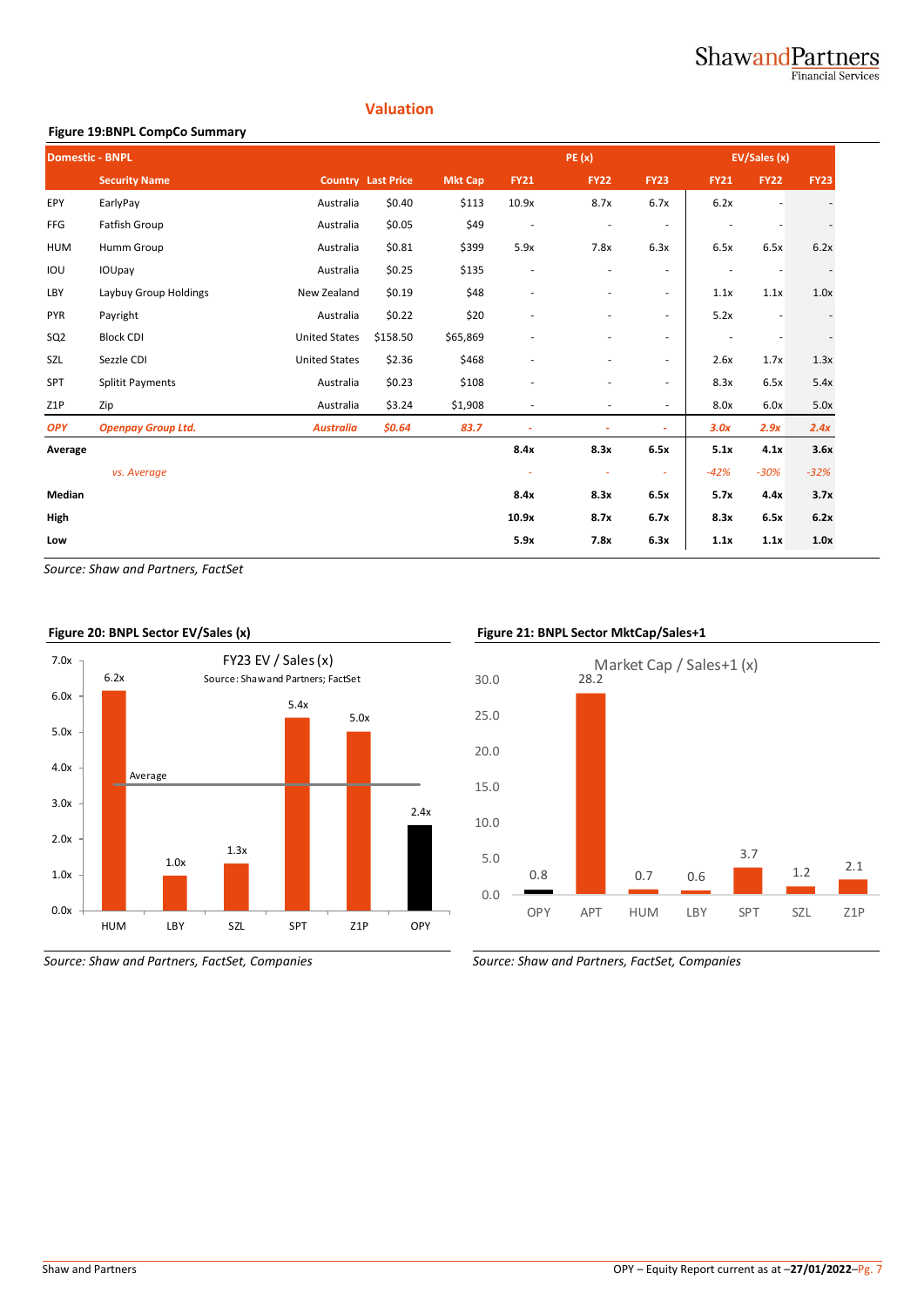#### **Key risks**

- **Regulation** The BNPL sector in particular has had a number of recent inquiries including the ASIC, RBA and Senate inquiries. We expect that the regulatory environment and focus will continue to remain dynamic.
- **Credit and Bad Debts** OPY is exposed to any deterioration in quality of the loan book. Significant deterioration in credit quality across the book that exceeds current retained BDD provision levels may negatively affect earnings, as well as finance costs and availability.
- **Finance and Funding** –One of the largest risks to OPY (and other BNPL players) is availability as well as costs of financing. Finance and funding risk are magnified within the current global volatile environment.
- **Fraud Risk** Although dealing in small ticket sizes and so unlikely to encounter large scale frauds (such as other listed alternative financiers have encountered) OPY may encounter fraud that could cause customer or merchant losses, which in turn may affect or cause an increase in costs for the company. This indeed happened in December 2020 (now remedied).
- **Economic Environment** May affect the levels of transaction volume, user adoption, savings rates or seasonality within the business. Having demonstrated strong quarter on quarter growth rates since inception OPY will progressively, as it becomes bigger with scale, be affected by overall seasonality particularly in the retail sector it operates within.
- **Competitive Landscape** OPY has a number of both mainstream (such as traditional bank credit, Humm, etc.) and alternative (Afterpay, Zip Co., etc.) competitors within various products and sectors the company operates within. Higher competition is likely to manifest itself within compression on merchant fees, tendering processes for larger merchants and overall customer acquisition costs.
- **Acquisition risk**  Upon completion of the Payment Assist acquisition, execution is paramount and to ensure the year-on-year historical growth rates are at least maintained.

### **Core drivers and catalyst**

Our positive recommendation and attraction to OPY is driven by the following:

- **Structural tailwinds driving mainstream adoption** We expect structural tailwinds to continue to grow adoption from both merchants and customers, driving well above system growth and taking share from major incumbents, whilst growing the size of the overall pie.
- **Fintech competitive advantages** OPY has a best-in-breed product. OPY has competitive advantages across three key value chains which include: 1) customers; 2) merchants; and 3) funders – a rare position to be in.
- **Recurring income** Although having relatively short amortisation and book turn metrics compared with a traditional personal finance lender, OPY has a material base of customers, repeat transactions and some duration and repeatability to its book.
- **Optionality around further geographies and products** We see opportunity for further growth with penetration into NZ and the UK and then other geographies such as Europe as well. The recent deals with Ford, Pentana (cars) and Woolworths (SaaS) are further evidence – and validation – of OPY's broad product offering.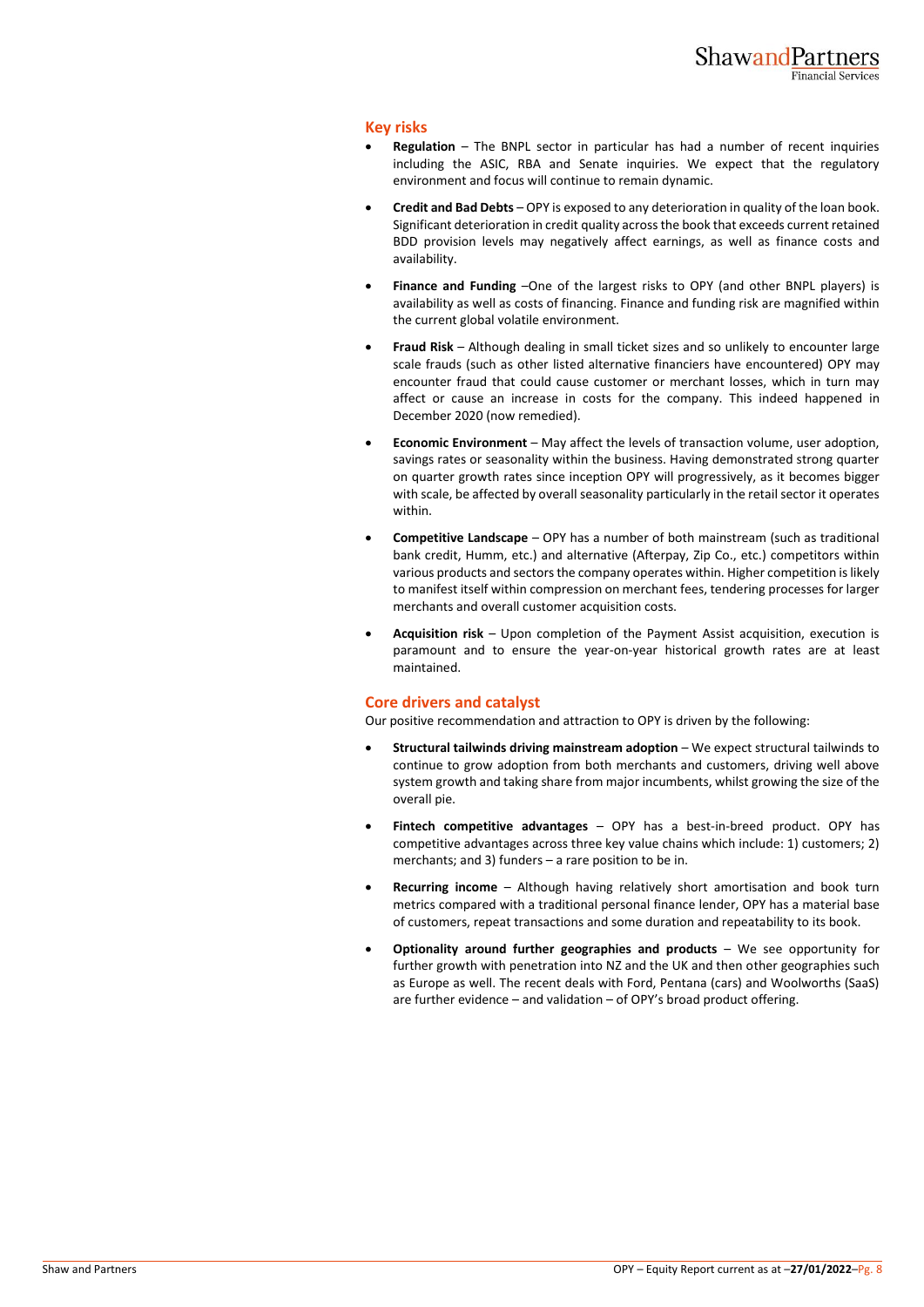# **Rating Classification**

| Buy              | Expected to outperform the overall market                                        |
|------------------|----------------------------------------------------------------------------------|
| Hold             | Expected to perform in line with the overall market                              |
| Sell             | Expected to underperform the overall market                                      |
| <b>Not Rated</b> | Shaw has issued a factual note on the company but does not have a recommendation |

# **Risk Rating**

| High   | Higher risk than the overall market – investors should be aware this stock may be speculative |
|--------|-----------------------------------------------------------------------------------------------|
| Medium | Risk broadly in line with the overall market                                                  |
| Low    | Lower risk than the overall market                                                            |

**RISK STATEMENT:** Where a company is designated as 'High' risk, this means that the analyst has determined that the risk profile for this company is significantly higher than for the market as a whole, and so may not suit all investors. Clients should make an assessment as to whether this stock and its potential price volatility is compatible with their financial objectives. Clients should discuss this stock with their Shaw adviser before making any investment decision.

| <b>Distribution of Investment Ratings</b> |              |                                |  |  |
|-------------------------------------------|--------------|--------------------------------|--|--|
| Rating                                    | <b>Count</b> | <b>Recommendation Universe</b> |  |  |
| Buy                                       | 87           | 82%                            |  |  |
| Hold                                      | 18           | 17%                            |  |  |
| Sell                                      |              | 1%                             |  |  |

Buy

![](_page_8_Figure_7.jpeg)

![](_page_8_Figure_8.jpeg)